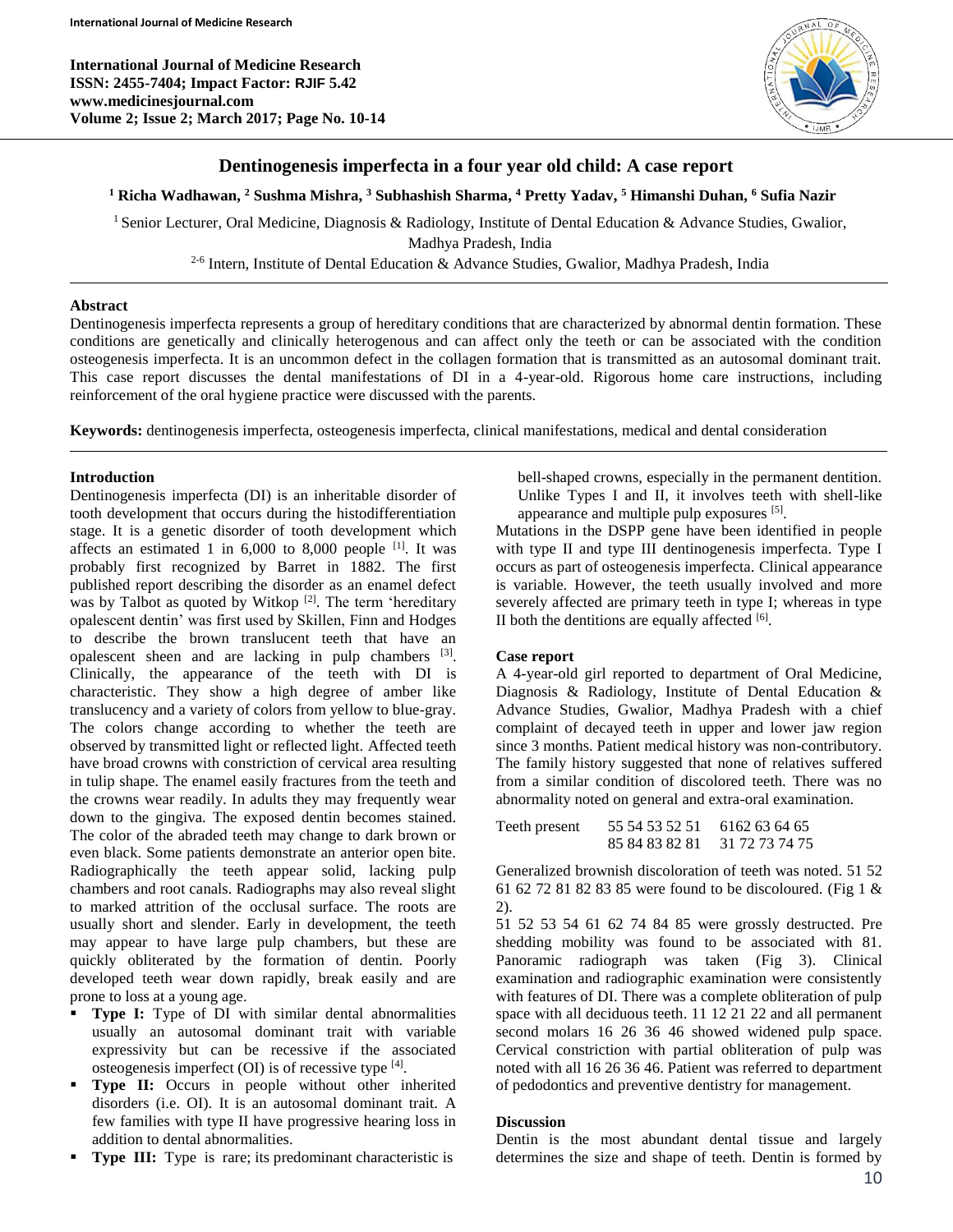odontoblast cells. The unique structure and composition of dentin allow it to function as the substructure for the rigid enamel tissue, thereby imparting teeth with the ability to flex and absorb tremendous functional loads without fracturing. Dentin contains about 60 percent mineral by weight and, unlike enamel, has a substantial organic component (20 percent). Dentin contains a complex organization of tubules that are approximately 1um in diameter, filled with fluid and/or the cellular processes of the odontoblasts and are thought to play a role in the neurosensory function of teeth. Additional dentin can be deposited along the tubule (sclerotic dentin) or the pulpal wall in a reparative or protective mode in response to environmental stimuli such as trauma, tooth wear or dental caries <sup>[7]</sup>. Dentin formation involves numerous genes that produce a complex extracellular matrix that is highly organized, is processed, sand that eventually mineralizes in a highly controlled fashion. Type I collagen (product of COL1A1 andCOL1A2 genes) is the most abundant dentin protein. This complex molecule has the structure of a heterotrimer and forms the foundation for several mineralized tissues including bone and dentin.

The collagen molecules interact with a variety of noncollagenous proteins to help initiate and regulate the mineralization process in these tissues. Interestingly, mutations in either type I collagen or proteins that interact with it can cause the DI dental phenotype. There are known to be hundreds of different mutations in these two genes that are associated with OI, a group of hereditary defects associated with bone fragility  $[8]$ . Interestingly only some of the collagen mutations result in the dental manifestations of DI. There are numerous non-collagenous proteins present in dentin, some of which interact with collagen to initiate and/or regulate mineralization. The most abundant non-collagenous protein, dentin sialophosphoprotein (product of DSPPgene) is a highly phosphorylated protein that attaches to the type 1 collagen fibril helping regulate mineralization at specific sites within the collagen. Mutations in either type 1 collagen or DSPP can alter this interaction resulting in abnormal mineralization and a DI dental phenotype <sup>[9]</sup>. The molecular defects in OI include numerous mutations in the pro-alpha chains of collagen type 1 that result in a phenotype characterized by increased bone fragility  $[50]$ . Although the dental phenotypes of DI types I and type II appear very similar, the latter disorder is not associated with any of the non-dental phenotypic features of osteogenesis imperfect and is not caused by a collagen 1 defect. DI type II and type III are autosomal dominant conditions that have been linked to chromosome 4q12-21, suggesting these may be allelic mutations of the DSPP gene. In all three DI types the teeth have a variable blue-gray to yellow brown discoloration that appears opalescent due to the defective, abnormally colored dentin shining through the translucent enamel. Due to the lack of support of the poorly mineralized underlying dentin, the enamel frequently fractures from the teeth leading to rapid wear and attrition of the teeth.

The severity of discoloration and enamel fracturing in all DI types is highly variable even within the same family. If left untreated it is not uncommon to see the entire DI affected dentition worn off to the gingiva. Radiographs show pulpal obliteration in DI types I and II due to rapid and excessive deposition of dentin. The pulp chambers are large in DI type III. These are usually known as "shell teeth" [10].

# **Dental pulp**

The dental pulp is a specialized tissue comprised of a layer of odontoblasts, fibroblasts, blood vessels, nerves and a complex extracellular matrix. The pulp provides the reparative potential of teeth and neurosensory function. The dental pulp can increase production of dentin (reparative dentin) in an attempt to protect and wall off the vital pulp tissue from the injury or noxious stimuli. Prompt treatment of dental trauma and dental caries are critical steps towards maintaining a healthy vital pulp and allowing an injured or diseased tooth to retain a vital pulp. The pulp will continue to lay down small amounts of dentin throughout the life of a tooth as part of the normal pulp physiology. This process ultimately results in a smaller pulp chamber in people as they age and are part of the reason teeth continued to become more yellow in colour with age. It is especially critical to maintain a healthy dental pulp until the root is fully formed and its walls are of adequate thickness to maintain the tremendous forces transmitted from the crown during function. If the pulp becomes non-vital in a young tooth that lacks complete root formation, it is much more difficult to complete endodontic treatment successfully and the prognosis for retaining the tooth is diminished. In teeth with DI, the inside where the nerves and blood vessels are normally located may already be filled with dentine. This makes placing a post in the center of the root and/or root canal treatment difficult, if not impossible. Small reinforcing pins may be placed in the dentine away from the center of the root to help make the new crown of the tooth stronger [11].

## **Differential diagnosis**

Includes conditions that may have similar clinical or radiographic features to DI such as OI and dentin dysplasia. The clinical symptoms may be mistaken for hypocalcified amelogenesis imperfecta, congenital erythropoietic porphyria, conditions leading to early tooth loss (Kostmann syndrome, cyclic neutropenia, Chediak-Hegashi syndrome, Langerhans cell histiocytosis, Papillon-Lefèvre syndrome, vitamin Dresistant rickets, as well as permanent teeth discoloration due to tetracyclines or dental fluorosis. It is important to investigate for a history of bone fractures with minimal trauma, hearing loss and to check for blue sclerae to rule out osteogenesis imperfecta [12].

Amelogenesis imperfecta like DI, is also a hereditary disorder. Unlike DI, the teeth exhibits increased sensitivity and on radiographs enamel is less radio-dense than dentine. The pulp chamber and root canals are usually not sclerosed. Regional odontodysplasia is a localised anomaly restricted to a single tooth or a group of contiguous teeth while in DI all the teeth are involved  $^{[13]}$ .

In Regional odontodysplasia, the involved teeth either exhibit delayed eruption or do not erupt at all. The pulp chamber is very large giving a pale hazy image to the affected teeth, which is termed as ghost teeth.

Dentin dysplasia also produces crowns with altered colour and occluded pulp chambers. But the finding of a "thistle tube" shaped pulp chamber in single rooted-tooth strengthens the possibility of dentin dysplasia. The crowns in dentin dysplasia are usually of normal shape; size and proportion while in DI teeth have bulbous shaped crowns with a constriction in the cervical region. If the roots are short and narrow, the condition is likely to be DI. On the other hand, normal appearing roots are present in dentin dysplasia type II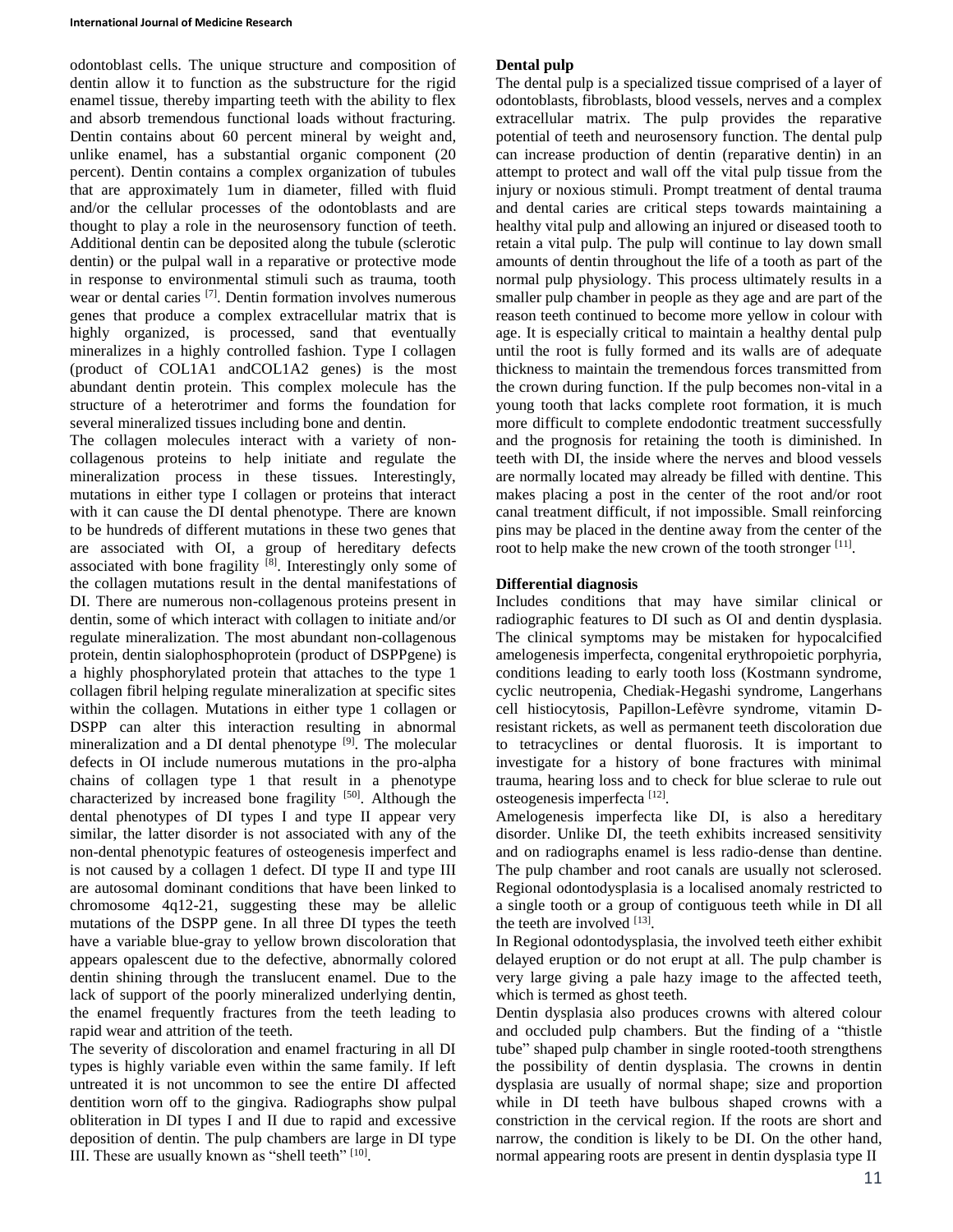or practically no roots at all in dentin dysplasia type I.

Ultrastructural studies will help to understand the pathogenesis of the different types of heritable dentin defects as well as diagnosis of this disease [14].

Congenital erythropoietic porphyria is a condition due to an error of porphyrin metabolism. This rare deficiency causes haemolytic anaemia, photosensitivity, blistering of the skin, and deposition of red-brown pigments in the bones and teeth. Mostly it is caused due to Rhesus incompatibility. The discolouration on the neck of the tooth ranges from yellow to greenish brown and grey to black. The enamel hypoplasias are usually located in the coronal third of the teeth [15].

Tetracyclines have the ability to chelate calcium ions and to be incorporated into developing teeth, cartilage and bone which result in discolouration of both the primary and permanent dentitions. This permanent discoloration varies from yellow or grey to brown depending on the dose or the type of the drug received in relation to body weight.

Dental Fluorosis - Ingestion of drinking water containing fluoride at levels greater than 1 ppm during the time crowns are being formed may result in enamel hypoplasia or hypo calcification or fluorosis. Mild to moderate fluorosis ranges clinically from white enamel spots to mottled brown and white discolorations. Severe fluorosis appears as pitted, irregular and discoloured enamel. No pitting is seen in DI and also the crown has no opalescent appearance. Pulp obliteration is seen in DI which is absent in dental fluorosis [16] .

### **Histologically**

Histologically in DI the dentin is composed of irregular tubules, often with large areas of uncalcified matrix. The tubules tend to be larger in diameter and less numerous in a given volume of dentin than in normal teeth.

## **Management and treatment**

The importance of restoring dental defects associated with DI is obvious. Treatment varies according to the age, the severity of the problem and presenting complaint. Many treatment modalities have been suggested: simple, removable appliances, over dentures, stainless steel crowns without or with acrylic facing, jacket crowns and pin-retained cast gold "thimbles" under acrylic resin crowns. Basically, preventional intervention is the key to diagnosis and maintenance of oral health in this disorder. Protection of primary and then permanent teeth with preformed pediatric crowns, cast occlusal onlays on first permanent molars and eventually premolars, may help to minimize tooth wear and maintain the occlusal vertical dimension. Obliteration of pulp spaces in teeth that develop abscesses makes endodontic treatment extremely difficult if not impossible. Appropriate care makes it possible to achieve good esthetic appearance and functional performance. The replacement of teeth might be considered with dentures or implants. At first a patient is carefully examined in order to evaluate bone fragility and other symptoms. This is extremely important for young children or for patients with no family history of DI. Findings like frequent bone breaks can change later treatment tactics. Although DI cannot be cured but the natural teeth can be saved. Proper care also helps to avoid caries, abscesses, pain and ensure an optimized esthetic appearance. Although brushing, rinsing and other appropriate oral hygiene

procedures are necessary, they do not make any difference to the colour of the teeth. Bleaching, which is the most popular procedure done to improve the look of the teeth, is not an effective option for DI either.

This is because the discolouration of the teeth is caused not by enamel but by alternation of the deeper lying dentin. Both brushing and bleaching work only on the enamel [17].

### **Sealants**

As long as the enamel, the outer layer of the teeth, is intact sealants should be affective for the teeth. Sealants are transparent artificial plastic material teeth coverings that protect the chewing surfaces from decay due to germs and food particles. Adding sealants does not require drilling or damaging the tooth. If properly done, sealants can last up to 10 years.

### **Veneers**

Usually bonding of veneers is preferred. Veneers are porcelain facings for the teeth. They come in various shapes, colours and sizes. They alter the teeth minimally but make a great improvement for the smile. Intra-coronal dental restorations (for example amalgams and composites) can also be done for patients without enamel loss [18].

### **Crowns and Bridges**

In more severe cases, when enamel is severely damaged or worn off, full coverage crowns and bridges are preferred. Crowns are metal or ceramic caps that fully cover the teeth. They improve the appearance and strength of the teeth. Bridge is used when at least one artificial tooth is attached to one or more crowns.

## **Complete Dentures**

Complete Dentures are used when there are no teeth remaining in one or both jaws. How well the denture fits depends on how much bone remains after the teeth are lost. There are no studies that compare bone loss under dentures in people with OI to people without OI. The bone loss that occurs when teeth are lost is a resorption of the bone, not a fracture process, so it is not known if bone loss would be more rapid in people with OI. Complete dentures in children and adolescents who are still growing will need to be adjusted and or remade on a routine basis to compensate for growth in the jaw  $^{[19]}$ .

## **Removable Partial Dentures**

Removable Partial Dentures are used when some teeth remain in one or both jaws. A denture, typically made with a metal framework for strength and retention, is constructed to replace missing teeth.

### **Dental implants**

Dental implants in some cases, if the jaw bone is not affected by a genetic disorder, dental implants can be considered. Sometimes only removable partial or complete dentures can be done.

#### **Periapical abscesses**

Some patients with DI also suffer from multiple periapical abscesses. Because weak enamel and dentin wear off easily, the pulp - the center part of the tooth that has blood vessels,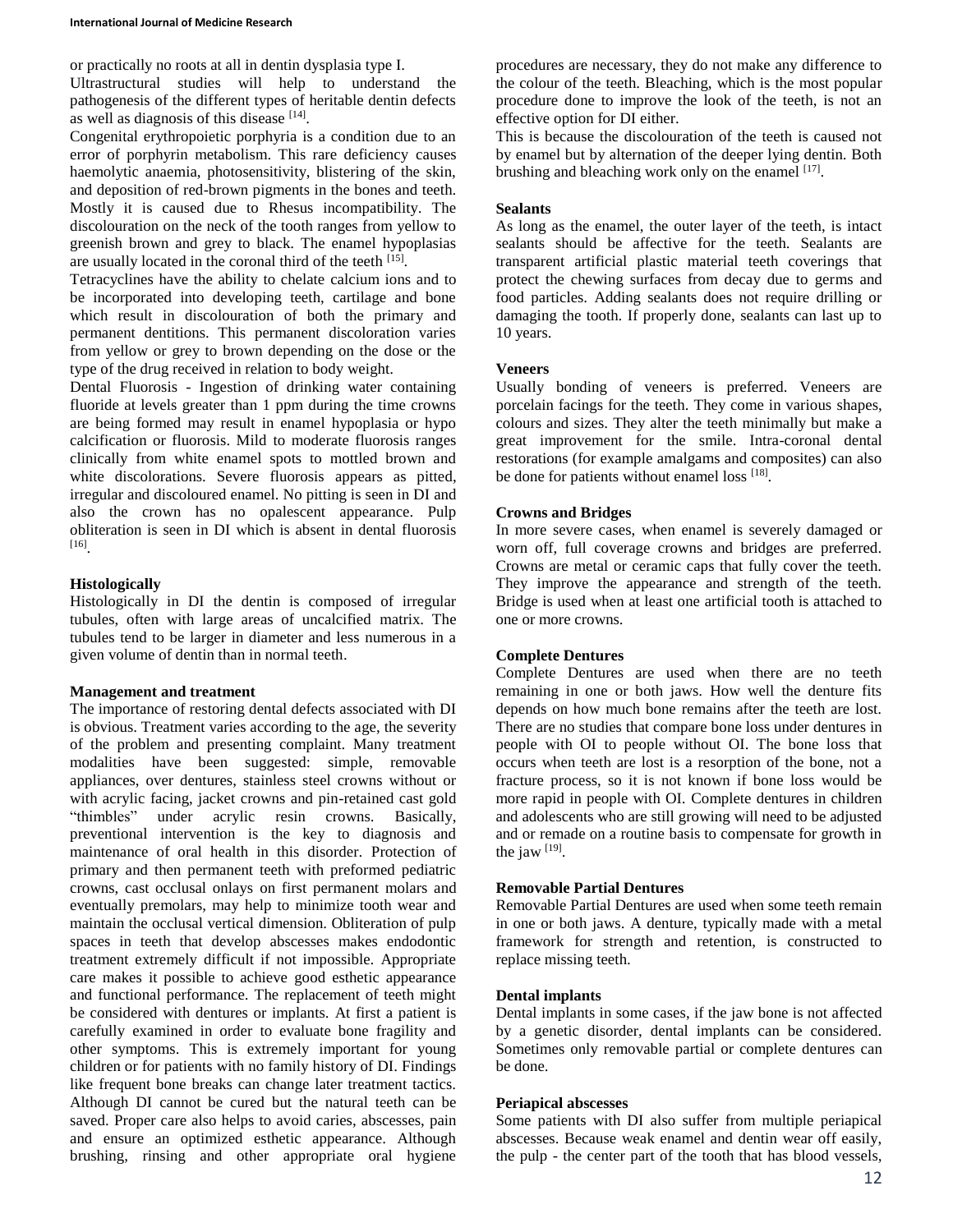nerves, connective tissue becomes exposed and very likely to become infected. Apical surgery might be required to maintain the abscessed teeth and to prevent the infection from spreading. With proper medical care people affected by dentinogenesis imperfecta can enjoy good quality of life and an appealing appearance [20].

## **Treating Malocclusions with Orthodontia or Orthognathic Surgery**

A malocclusion is an abnormal relationship between maxillary and mandibular teeth, which creates problems with how the teeth come together. This may be due to the relationship of the upper and lower jaws to each other, the alignment of the teeth, or both. This type of problem includes crooked teeth, "underbite," "overbite" and "open bite." Treatment is usually provided by an orthodontist. The particular treatment plan depends on the specific problem with the bite and the teeth. If the malocclusion is caused by skeletal discrepancies, then orthognathic surgery may be required along with orthodontia. An orthodontist should examine each child with OI around the age of 7 years. At that time early orthodontic interventions in children who are developing a relatively small upper jaw compared to the lower jaw may help decrease the need for later orthognathic surgery.

Although there are only a few case reports and no published studies regarding orthodontia for people with OI, it seems to be safe to treat them if DI is not present. If DI is present, the orthodontist will have to decide if the enamel is strong enough for braces. Unfortunately, it is difficult to determine how strong the enamel is until it is tried. Conventional practice involves gluing brackets to the teeth for the braces and removing the brackets later. Plastic brackets can be used instead of metal brackets because they can be removed with a hand piece without disturbing the fragile enamel. If there is concern about the enamel cracking off and treatment is still desired, placing bands on all the teeth to hold the brackets may work. Although bands are considered an "old fashioned" method, the technique still works. It may be necessary to seek out an older orthodontist who learned to install braces before the current practice of gluing bands directly to teeth was discovered. The orthodontist will need to minimize forces on the teeth as well as movement of teeth over long distances. The wires which are attached to the bands should initiate slow and light movements.

Whenever possible, removable orthodontic appliances are preferred. Caps, or crowns, may also be effective in correcting rotations or mildly malpositioned teeth. In some children with OI the upper jaw, or maxilla, does not grow as much as the lower jaw, or mandible. Sometimes the way that both jaws grow makes it difficult, if not impossible, to bring the teeth together properly, even after orthodontic braces. If the malocclusion is due to a problem with the growth of one or both jaws, then a combination of orthodontic braces and orthognathic surgery may be used to align the teeth. Some period of orthodontic braces is also usually needed after the jaw surgery. There are a few published reports about these surgeries indicating good post-operative healing of the jaws. The same concerns that one would have with any surgery in people with OI, such as potential bleeding problems and reaction to general anesthesia, still apply.

Furthermore, the recent use of bisphosphonates to treat different bone disorders triggers many additional questions regarding maxillo facial surgeries. Bisphosphonates work by reducing the remodeling rate in the skeleton. In the short term, reduction of the remodeling rate produces bone with a greater density, although it is not clear if this results in greater strength. It is also not clear what impact this reduction in remodeling will have long term. Because the remodeling rates for bone surrounding teeth are typically higher than for other bones in the body, additional questions arise about the effect of bisphosphonates on the oral cavity. It is also not clear what effect bisphosphonates have on young children whose new teeth are erupting as they grow. Similarly, the effect of bisphosphonates on the necessary remodeling surrounding dental implants is not understood. Separate from the concern about BON is the likelihood that tooth movement from orthodontia will decrease if the patient is taking, or has within some period of time, been taking bisphosphonates. These include: pamidronate (Aredia®) and zoledronic acid (Zometa®) given by intravenous infusion, and alendronate (Fosamax®), risedronate (Actonel®), and ibandronate sodium (Boniva®) given in tablet (oral) form [21].

# **Treating Impacted Teeth**

The dentist needs to consider if the impacted teeth should be left alone or extracted, or if an attempt should be made to move them into a functional position in the mouth. To move a tooth, a coordinated effort is needed between the oral surgeon and the orthodontist to surgically uncover the impacted tooth and glue an attachment onto the tooth so that light force from the braces can be used to bring the tooth into the proper position. The orthodontist may also use braces prior to surgery to be sure there is space to bring the impacted tooth into the proper position [22].

## **Conclusion**

The patients with the DI condition present with different degrees of severity. A comprehensive interdisciplinary treatment planning is required to rehabilitate these patients. This present case have been reported as an attempt on our part to create awareness among the general dentists, so that they can make the common masses aware of these genetic oral diseases.



**Fig 1:** Clinical picture showing dentinogenesis imperfecta involving maxillary teeth